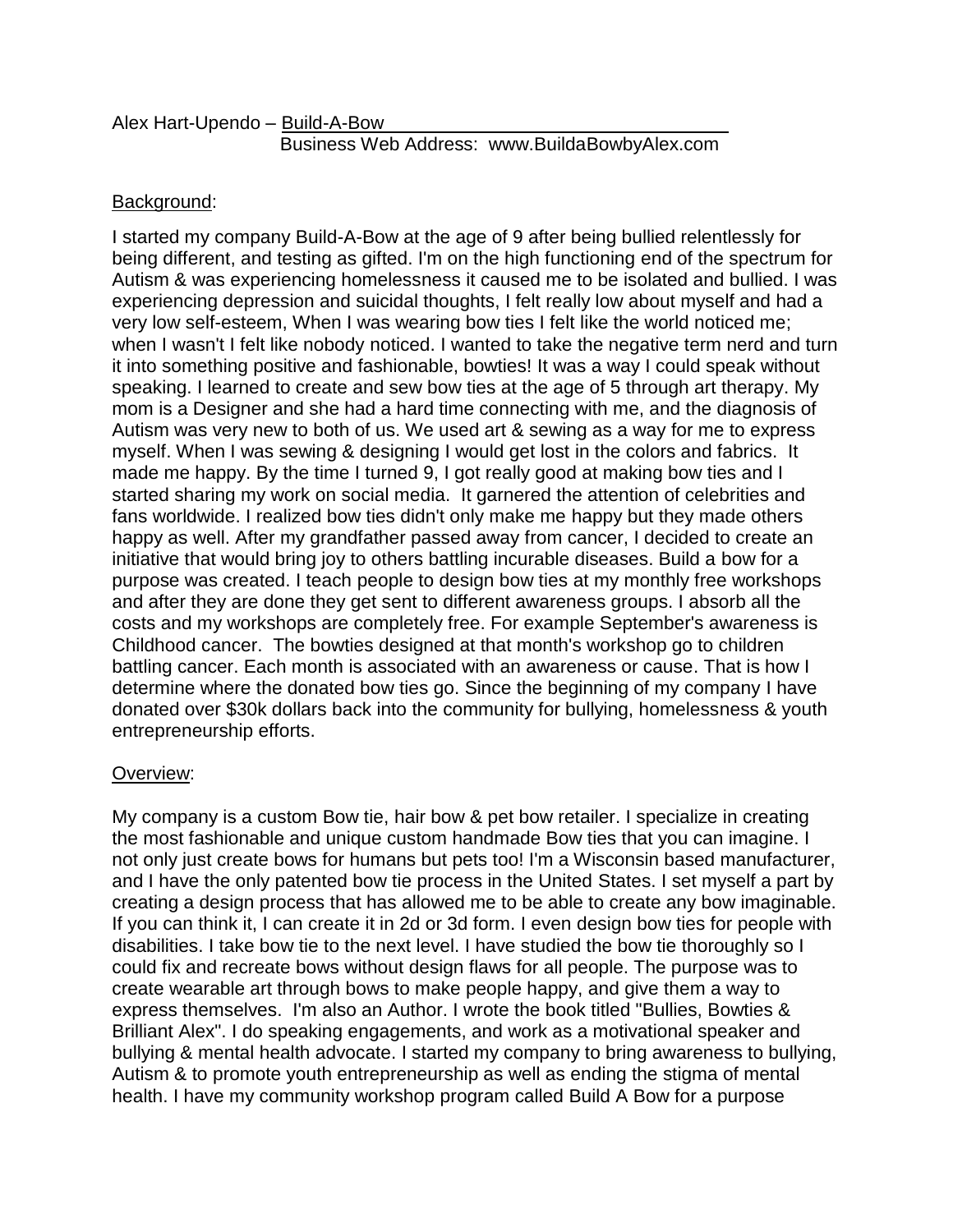where once a month I host workshops teaching patrons to design bow ties that are then given to people battling incurable diseases. I bring fabric so participants can create a bow tie as well as make custom cards to write an inspiring or uplifting note to the recipient. I also have a book bullying initiative where I go to classrooms across the state, sharing my story of entrepreneurship & I host Author readings where I donate books and discuss the effects of bullying. I'm currently on pace to become the youngest to open an entrepreneurship school that will provide a resource for other youth to inspire them to follow their dreams and show the importance of giving back to their communities. I promote my business by using the power of social media, as well as word of mouth. I pride myself on having excellent customer service experience and 5 star ratings. I truly care about my customers and they know that they come first. I listen to the needs and demands of my clients. I have a large social media presence of over 300k. I stay active on many social media platforms by sharing positive stories, feedback and inspiration. I use the power of influencers as well as celebrities and local businesses collaborations. I'm constantly looking at ways to expand my market by teaming up with other local businesses and creating. For example I did a pies and bow ties workshop with Elsie Mae's bakery. We created a space for people to come design their very own bow tie along with a pie for Father's Day. I attend several business mixers. I'm constantly connecting. You can even see some of my billboards around the city of Racine, Madison and Milwaukee.

## Personal Qualities:

Some fun facts about me. I'm a Guinness world record title holder for tying the fastest bowtie. I was the youngest Male designer in New York fashion week. I've designed a bow tie for Ellen. I'm a published Author of the book titled "Bullies Bowties and Brilliant Alex". I'm a 2019 Emmy award winner for the film I did in partnership with PBS titled "You're Not Alone" to bring awareness to bullying and youth mental health & suicide. My community project was recognized by the state of Wisconsin and Governor Scott Walker. I received a Proclamation and was awarded my very own day for the philanthropy Build-a-Bow has done in Wisconsin. September 30th is known as Alex Hart-Upendo day.

I have won many monumental business awards and pitch competitions. Such as SCORES national small business champion, Project Pitch it award, National 3M Science & technology state merit winner 2018, Wisconsin's YES youth entrepreneur 2018, Racine youth community advocate, National Incredible kid competition, Racine's 2017 humanitarian, Racine Martin Luther King Jr. Humanitarian award 2019, 2016 Apollo Award recipient for New and innovative business, Chicago's 2017 Humanitarian by Ernst and Young, Recipient of two Senatorial entrepreneurship awards given by Senator Tammy Baldwin and Senator Ron Johnson. I've received recognition and attention from Ellen, Steve Harvey, Harry Connick and NBC Shark Tank. I've participated in several business pitch competitions in adult categories, winning first place as well as being listed as Wisconsin Inno 20 under 25. I've taken college coursework at Gateway technical college from financial literacy to business growth